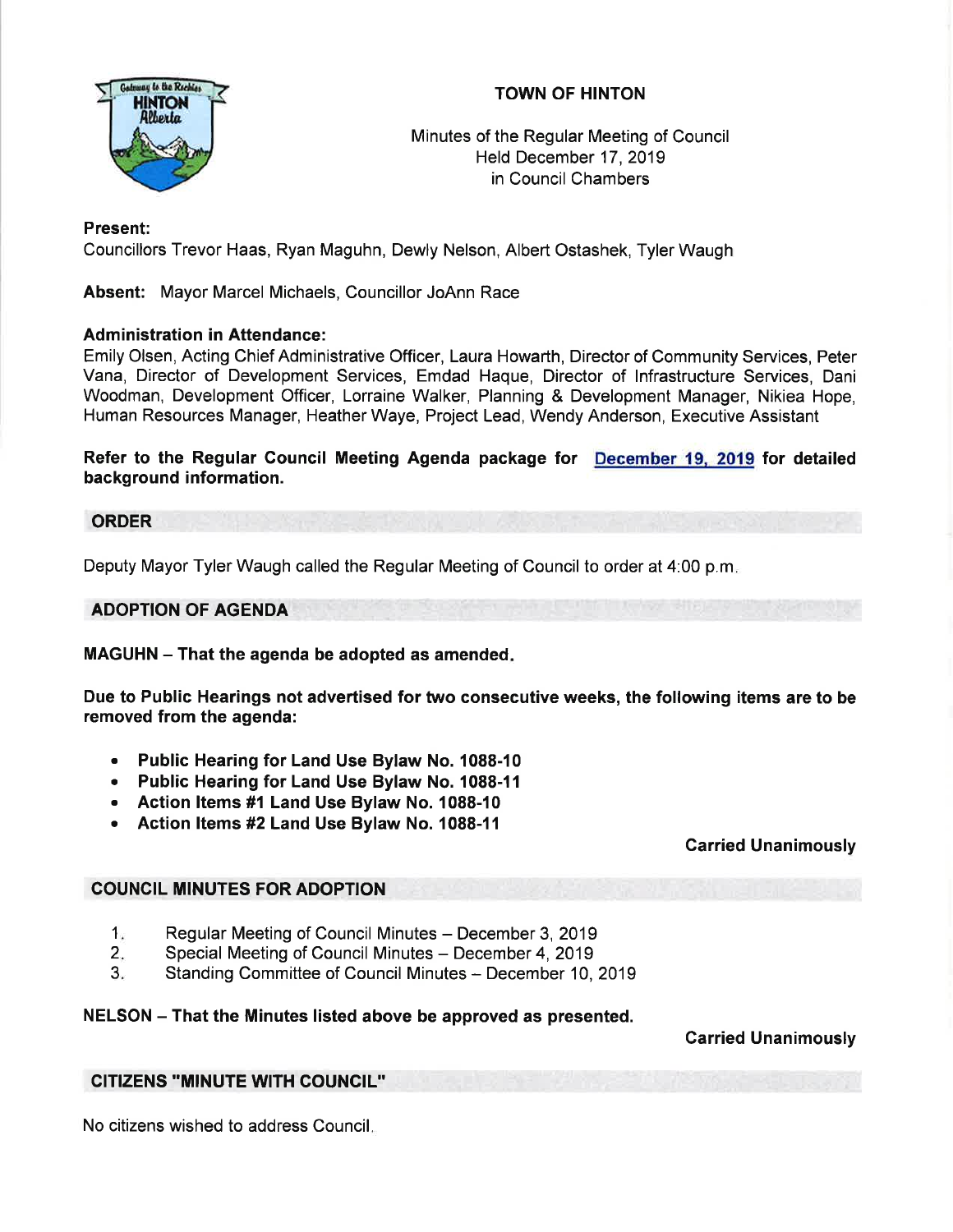#### ACTION ITEMS

#### 1. Hinton Golf Club Direction

MAGUHN - That Council approve the use of \$86,501.57 through Council's October 29, 2019 motion to provide operating funds into the 2020 season with Administrative recommendations for ongoing conditions, oversight and support by the Town of Hinton.

Carried Unanimously

2. Municipal Internship Program - 2020 Intake

HAAS - That Council approve funding for the 2020 intake of the Municipal Internship Program in the total amount of \$27,500, with half of the funding required in 2020 in the amount of \$13,750 and the other half in the amount of \$13,750 in 2021.

Carried Unanimously

#### 3. 2020 lnterim Operatinq Budqet

MAGUHN - That Gouncil approve of an lnterim 2020 Operating Budget based on the approved operating expenditures from 2019 of \$31,261,055 and carry-forward capital projects from 2019. Carried Unanimously

#### 4. Proposed Memorandum of Agreement: 2020 - 2022 Collective Aqreement

NELSON - That Council approve, subject to Union ratification, the 2020 - 2022 Memorandum of Agreement between the Town of Hinton and Unifor, Local 855 as presented.

#### INFORMATION ITEMS

<sup>1</sup>. Council lnformation Packages #1 , #2 and #3 for December 17 , <sup>2019</sup>

#### OSTASHEK - That Council accept Information Packages #1 and #2 for December 17, 2019 as information.

#### Carried Unanimously

#### REPORTS FROM MAYOR, COUNCIL, CHIEF ADMINISTRATIVE OFFICER

1. Council Updates (Training, Conferences, Committees, Community Events

Councillors reported on the various committees, meetings, and activities they attended since the last Regular Council meeting and what they plan on attending in the coming weeks.

2. Acting Chief Administrative Officer Report

Emily Olsen, Acting Chief Administrative Officer, provided an update on administrative matters

3. Administrative lnquiries

There were no Administrative lnquiries.